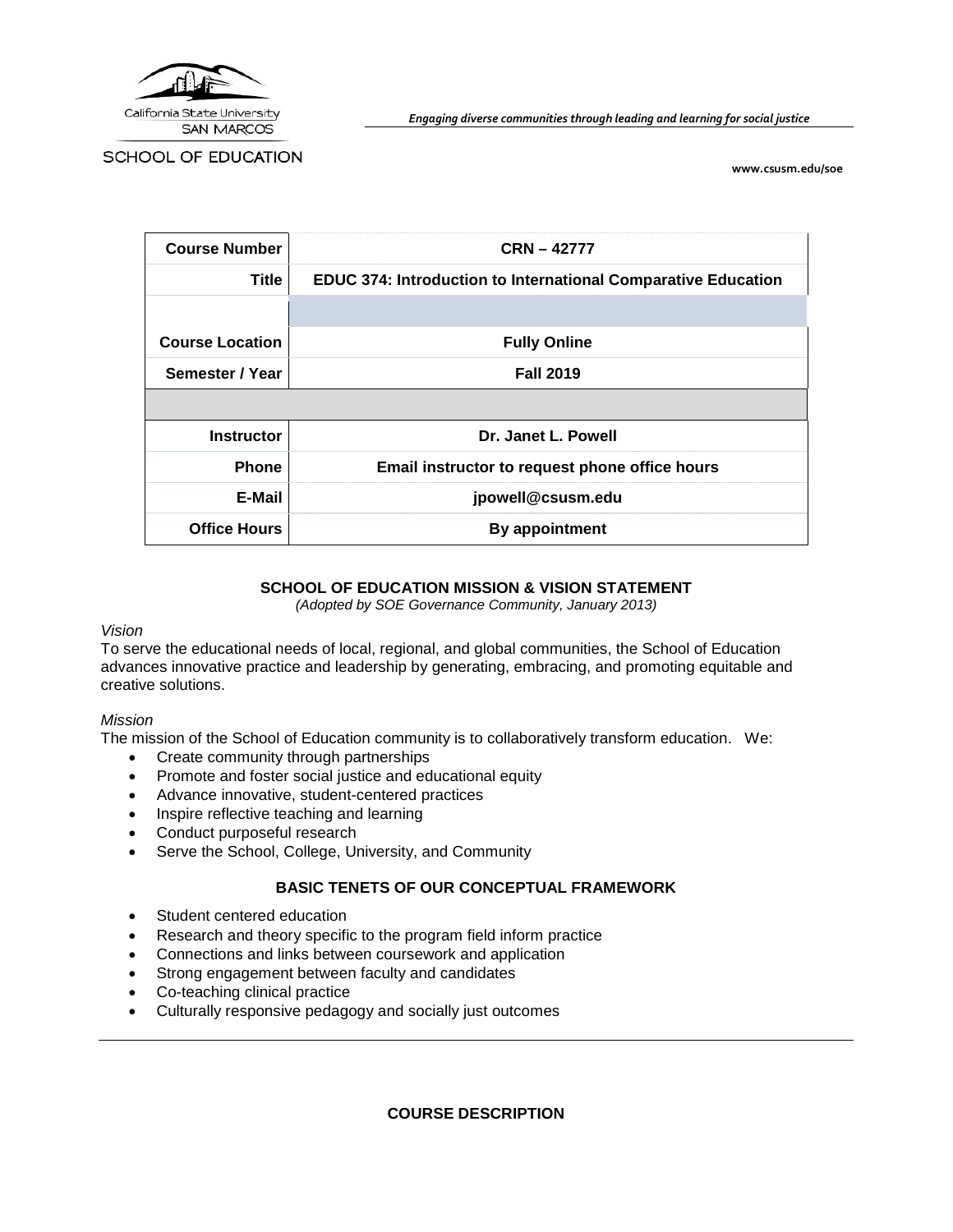#### **Course Prerequisites -** None

#### **Catalog course description**

Offers an overview of schooling around the world through exploration of the diversity of educational policy and practice in a time of increased globalization. Appropriate for students considering teaching as a profession, those interested in international studies, global studies, international business, or interested in reflecting on their own experience of schooling in a broader context. Comparative analysis is introduced as a means of deepening understanding of the field and is also explicitly taught.

#### **Unique Course Requirements**

This class will be conducted online and therefore requires development of skills using course management tools. If personal technology does not meet required speeds/standards, students may need to update their hardware or software, or complete course sessions in on-campus technology laboratories. All or part of assignments will be shared in the online environment with some/all course participants.

#### **Course Objectives**

After completion of this course, participants should be able to:

- *Use the constant comparative method and grounded theory to analyze schooling across countries*
- *Use search, interview and technology skills to locate high quality artifacts of schooling from five regions around the world* **from multiple perspectives and in multiple forms** with the intention of gathering up to date information, identifying key customs along with schooling policies/practices, and learning about contexts for education, in alignment with artifact search and sharing guidelines as outlined in the **Artifact Summaries.**
- *Articulate clearly, concisely and coherently* using notes completed while reading the textbook and examining Artifact Summaries, employing lenses or perspectives explored in class, and implementing comparative strategies in accordance with guidelines outlined in the **Comparative Analysis**
- *Demonstrate facility and innovation with technology and course management tools* through academic achievement in a fully online environment.

### **REQUIRED TEXTS, MATERIALS AND ACCOUNTS**

#### **Required Texts**

Textbook: Mazurek, K. & Winzer, M.A. (2006). *Schooling Around the World: Debates, Challenges and Practices*, Pearson; Boston, MA, ISBN 0-205-45459-3.

The textbook is available on Amazon, and a copy is on two-hour reserve in the CSUSM main library.

The textbook will be used as a reference

#### **Cougar Courses**

The course is located online in Cougar Courses and should be listed in your courses.

### **STUDENT LEARNING OUTCOMES**

#### **General Outcomes**

This General Education course is designed to increase knowledge and awareness of schooling policy and practice in a number of international contexts. This contextual understanding will arise from learning about schooling using structured comparative strategies that will be explored and practiced throughout the course.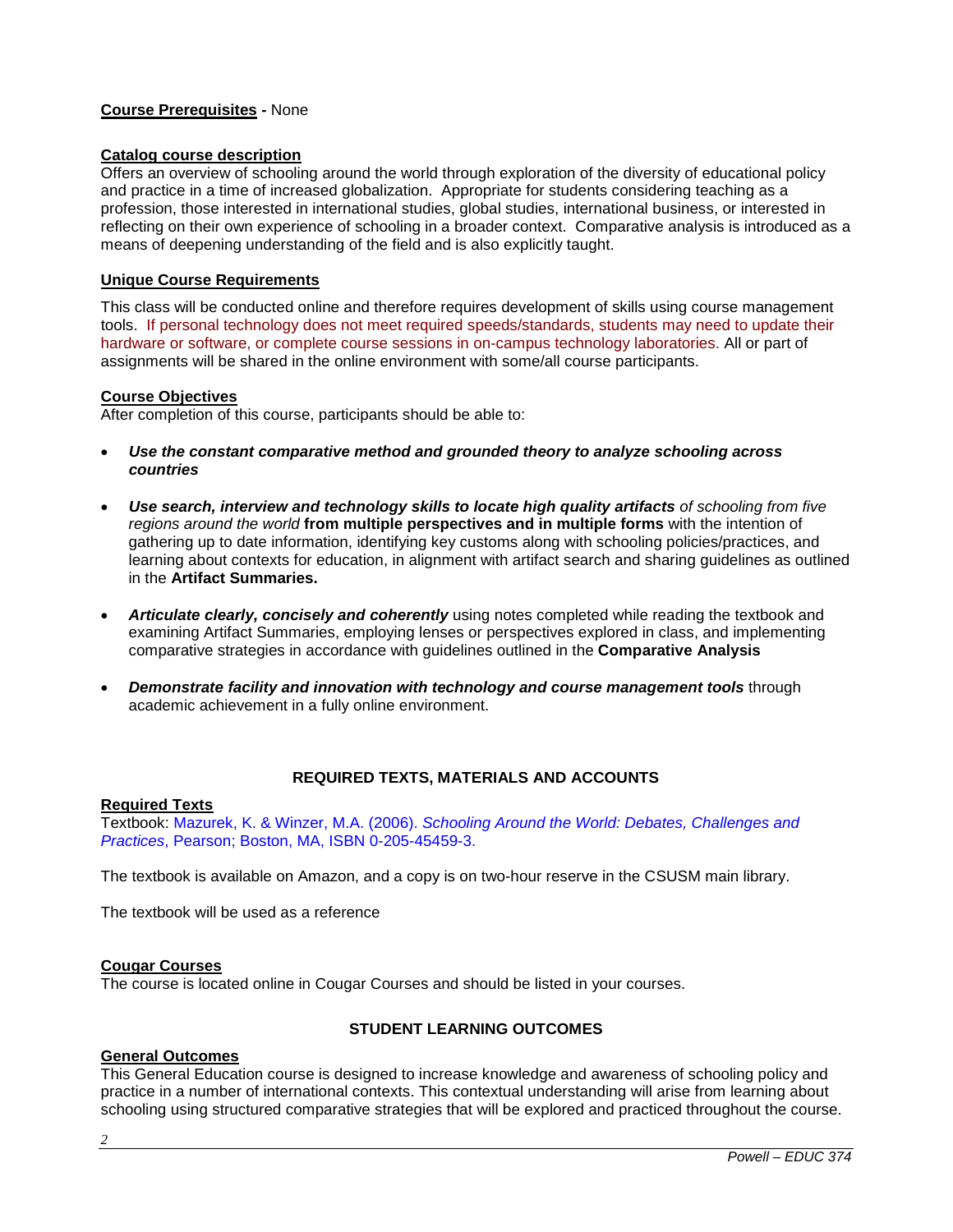The insights gained will then be applied to class participants' own schooling experiences using the comparative methods. Class participants who go on to become teachers will have a foundation for critiquing and systematically improving the system where they eventually teach. Class participants who go on to other fields of endeavor will be better prepared to be leaders in their fields since educational policy and practice are foundational in every context. Those completing the course will have the tools to make informed decisions about future changes to schooling as they participate in local school governance, and be more effective consumers as they make decisions about their own or their family's schooling needs. Comparative analysis is a fundamental skill that is applicable in multiple contexts.

#### **Specific Learning Outcomes**

For specific student learning outcomes please see each assignment below.

### **CSUSM Academic Honesty Policy**

Course participants are expected to adhere to standards of academic honesty and integrity, as outlined in the Student Academic Honesty Policy. All assignments must be original work. All ideas/materials that are borrowed from other sources must have appropriate references to the original sources. Any quoted material should give credit to the source and be punctuated with quotation marks.

Course participants are responsible for honest completion of their work. There will be no tolerance for infractions. If you believe there has been an infraction by someone in the class, please bring it to the instructor's attention. The instructor reserves the right to discipline any course participant for academic dishonesty in accordance with the general rules and regulations of the university. Disciplinary action may include the lowering of grades and/or a failing grade for an exam, assignment, or the class as a whole.

Incidents of Academic Dishonesty will be reported to the Dean of Students. Sanctions at the University level may include suspension or expulsion from the University.

#### **Plagiarism**

It is expected that each course participant will do his/her own work, and contribute equally to group projects and processes. Plagiarism or cheating is unacceptable under any circumstances. If you are in doubt about whether your work is paraphrased or plagiarized see the Plagiarism Prevention for Students website: [http://library.csusm.edu/plagiarism/index.html.](http://library.csusm.edu/plagiarism/index.html) If there are questions about academic honesty, please consult the University Catalog.

#### **Disability Support Services**

Students with disabilities who require reasonable accommodations must seek approval for services by providing appropriate and recent documentation to the Office of Disability Support Services (DSS). This office is in Craven Hall 4300, contact by phone at (760) 750-4905, or TTY (760) 750-4909. Students authorized by DSS to receive reasonable accommodations should meet with their instructor during office hours. Alternatively, in order to ensure confidentiality, in a more private setting.

#### **All University Writing Requirement**

The CSUSM writing requirement will be met through Scholarly Critical Friend dialogue in large and small group forums, when writing up four Artifacts of Schooling, and in the Comparative Analysis of Schooling final paper. Every course at the university must have a writing requirement of at least 2500 words.

#### **Course Format**

This course is offered entirely online, with no face to face class meetings.

#### **Necessary Technical Competency Required of Students**

Course participants are expected to demonstrate competency in the use of various forms of technology (i.e. word processing, electronic mail, searching for materials on the Internet, and/or multimedia presentations).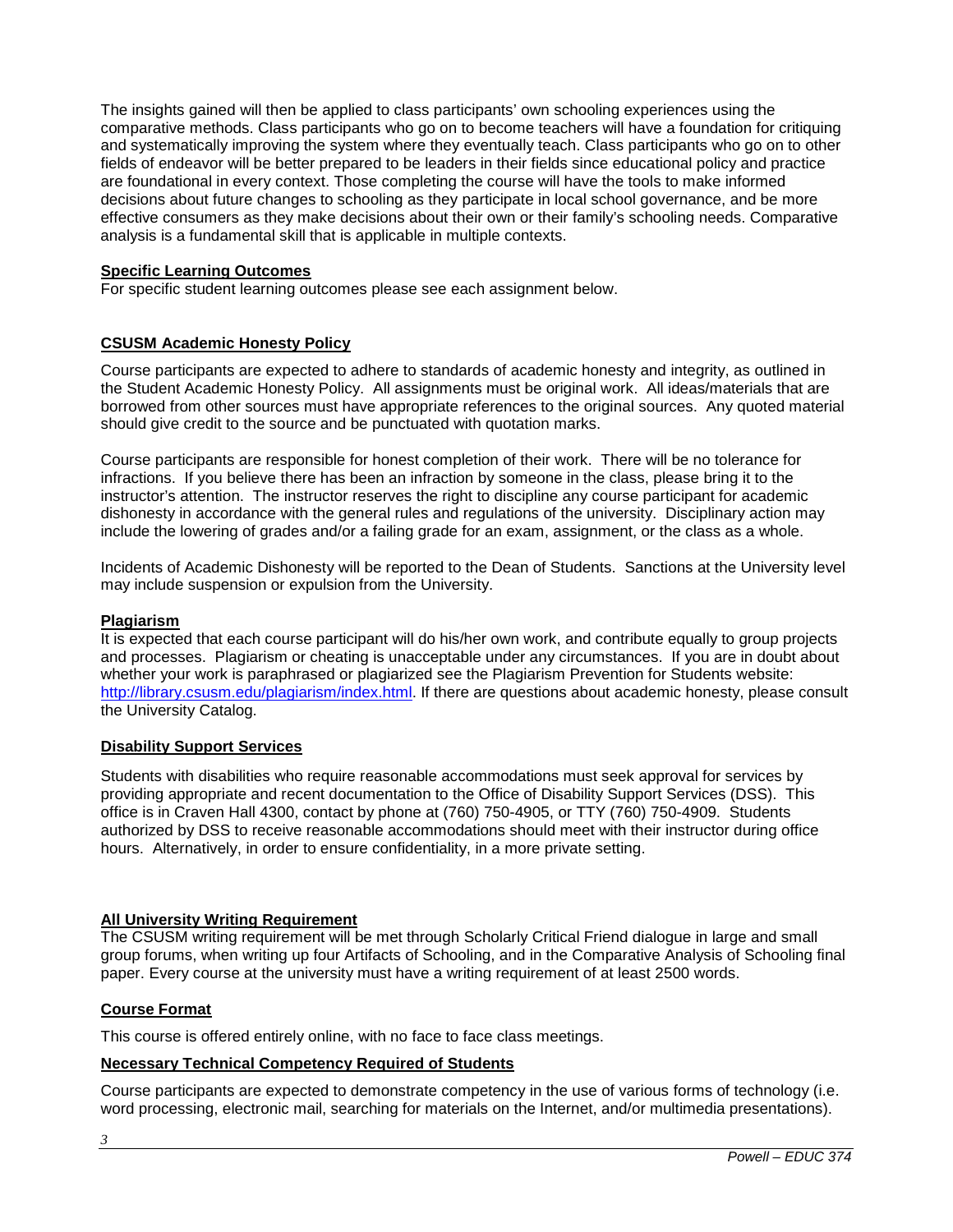Specific requirements for course assignments with regard to technology are at the discretion of the instructor. Keep a digital copy of all assignments as a backup in the event of a Course Management System malfunction. All assignments must be submitted online.

#### **Contact information for Technical Support Assistance**

The student help desk is available by phone, email or in person. Details of hours and contact numbers/addresses are found at: <https://www.csusm.edu/sth/>

#### **Electronic Communication Protocol**

Electronic correspondence is a part of your professional interaction. If you need to contact the instructor, email is often the easiest way to do so. It is the instructor's intention to respond to all received e-mails in a timely manner. Please be reminded that e-mail and on-line discussions are a very specific form of communication, with their own nuances and etiquette. For instance, electronic messages sent in all upper case (or lower case) letters, major typos, or slang, often communicate more than the sender originally intended. Please be mindful of all e-mail and on-line discussion messages you send to your colleagues, to faculty members in the School of Education, or to persons within the greater educational community. All electronic messages should be crafted with professionalism in mind.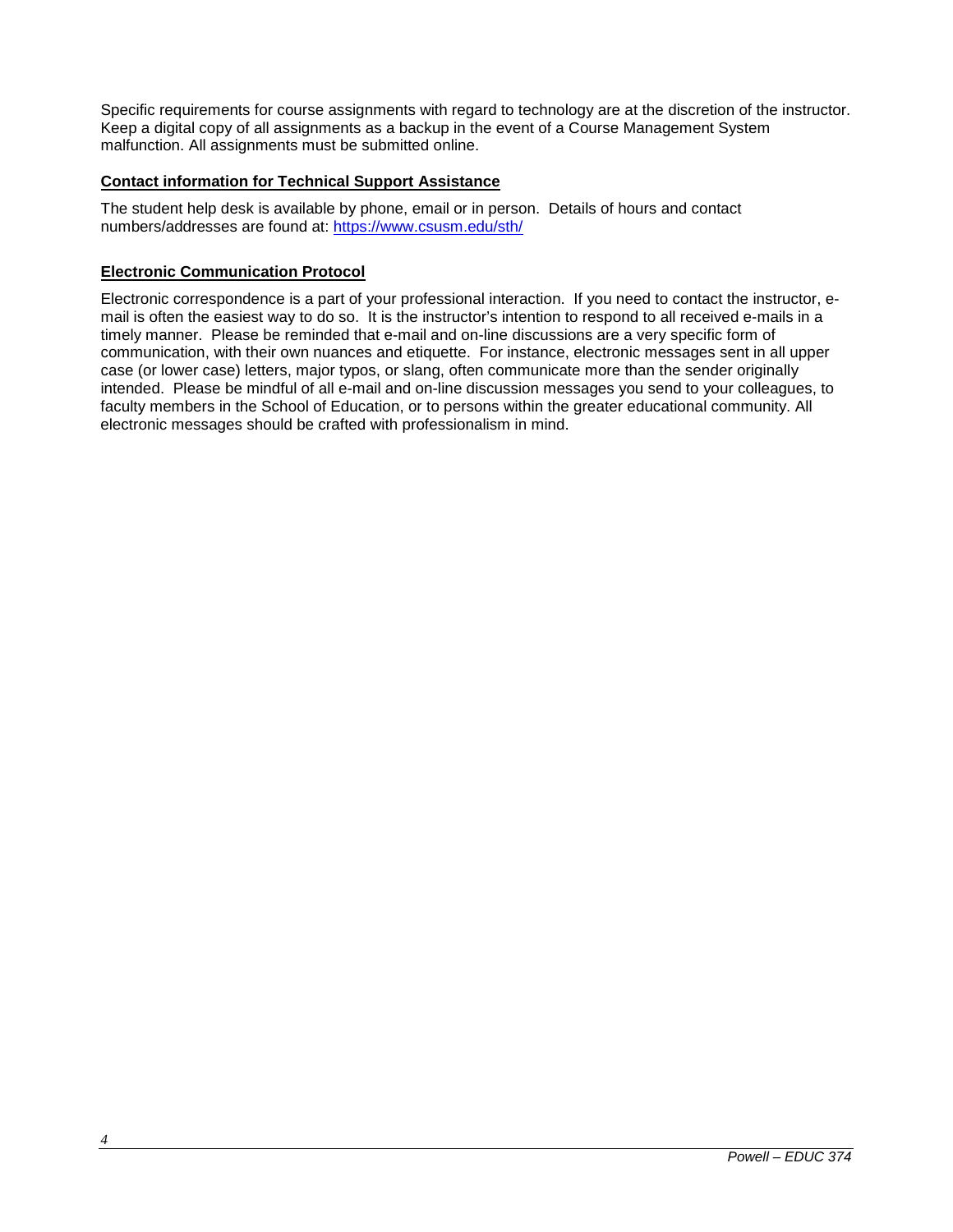# **GRADING**

The grading scale is out of a total possible of 100 points

| A    | $93 - 100$ | $73 - 76$ |           |
|------|------------|-----------|-----------|
| А-   | $90 - 92$  | С-        | $70 - 72$ |
| B+   | $87 - 89$  | D+        | $67 - 69$ |
| B    | $83 - 86$  | D         | $63 - 66$ |
| в-   | $80 - 82$  | D-        | $60 - 62$ |
| $C+$ | $77 - 79$  | F.        | ~< 60     |

Papers cannot be turned in more than three days past the due date. One point will be deducted for each day the work is late unless you have a written excuse from a doctor.

# **ASSIGNMENTS (4)**

# **1. Artifacts and Summaries (5 points each)**

**(50 points total)**

Throughout the semester, you will collect two artifacts related to regions we are studying tied to the topics below. For example, you might find an artifact related to Japan on the topic "academic/vocational/technical education". For each week an artifact is due, a*t least one must be from an article in an academic or government publication.* 

# **Regions:**

- The Pacific Rim: Japan, South Korea, China, and Australia
- The Middle East and Southeast Asia: Palestine, Israel, Pakistan, and India
- The New Europe: France, England, Russia, and Poland
- North America: USA and Mexico
- Southern Continents: South Africa and Brazil

# **Topics:**

- Academic/Vocational/Technical Focus
	- o *In some countries, students are mandated to attend vocational schools around middle school age based upon standardized test scores.*
- Accountability (mandated standardized testing)
	- o *It is interesting to compare test scores, but in order to improve the rationale it is important to be sure that all countries have the same portion of the population take the tests. What if in one country everyone takes the test, but in another only the top 10% take it (this is true in several countries)? Can a comparison be accurate if this is the case?*
- Equality of Access
	- o *For example: private, public, special education, and gender*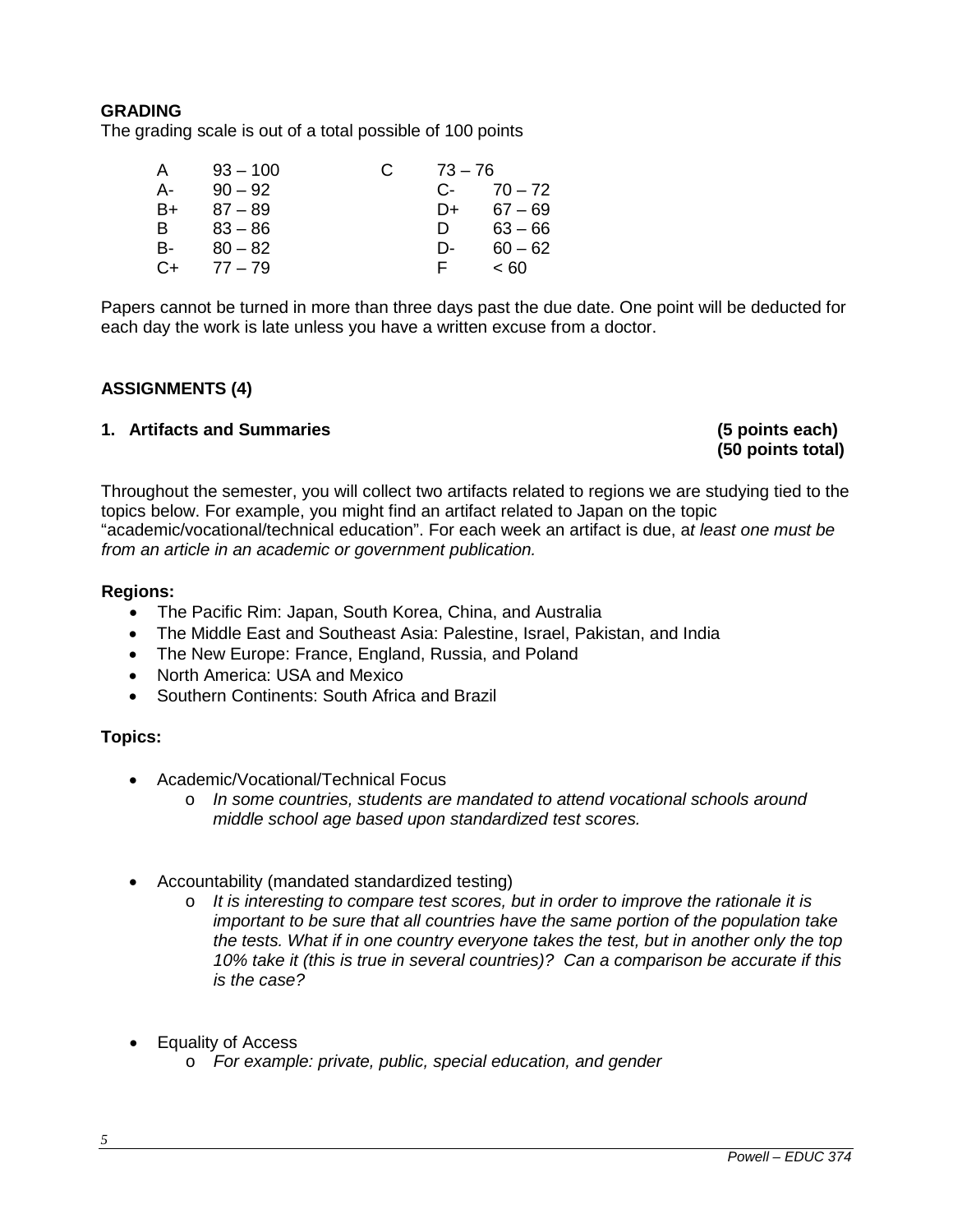- Duration of Compulsory Education
	- o *How many years of education are required of all students? What are the graduation criteria?*
- Literacy Rates
	- o *How literacy is taught and measured*

# **Artifact Summaries (must be from 2007 to current)**

# *NOTE: Artifacts may not be duplicates posted by other students. You may reserve an article by citing it in the forum (where you share artifacts with peers) and return later to submit the summary.*

# **The artifacts may include, but are not limited to the following:**

- Interview with someone who has first-hand knowledge of schooling in a country
- Your personal account
- Testimonials from students who have studied abroad or teachers who have taught abroad, or individuals who have gone to school in any of these countries
- Government policies
- Report from non-profit agencies
- YouTube videos from students/teachers/administrators/parents/community members
- Charts of courses taken and the sequence in which they are taken
- Illustrations of classrooms, learning materials, classrooms
- Journal/news organization articles
- Excerpts of scholarly articles published within the last 5 years,
- Blog,
- Website,
- YouTube or other video clip,
- Text document / flver / brochure,
- Audio or interview transcript
- Reflections from teacher educators, scholars, administrators, volunteers, parents, students

Since the textbook was published in 2006, **all artifacts must contain information about schooling since that year (2007 - present)** to bridge the decade since the book was published. The textbook will provide a historical perspective and the artifacts will serve as a way to bring us current on schooling policy and practice.

*USE THIS TEMPLATE FOR YOUR SUMMARIES (USE THE HEADINGS IN BOLD)*

- *•* C**ountry and topic (for example, Australia: Accountability)**
- *•* **Reference:** *The reference is more than the url, and includes an author or name of a website, the year, the title, and publisher. At least one point will be deducted for each improper reference and in-text citations.*
	- *• Education uses APA style. The Purdue Online Writing Lab [\(https://owl.purdue.edu/owl/purdue\\_owl.html\)](https://owl.purdue.edu/owl/purdue_owl.html) is an excellent, free resource for APA style.*
	- *• Here are some examples:*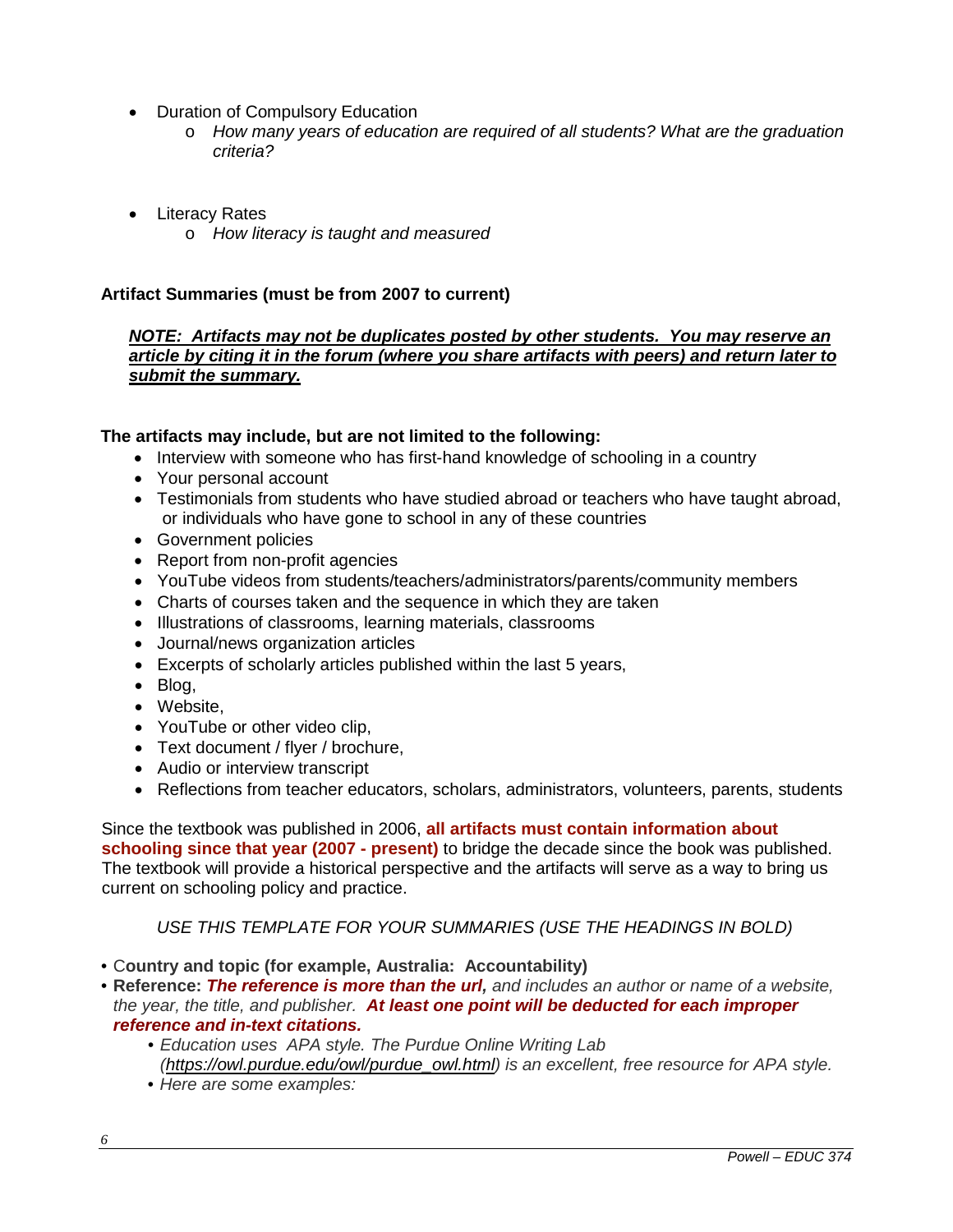- *• A specific page within a website: Sea Turtle Restoration Project. (2006). Threats to sea turtles. Retrieved from [http://seaturtles.org/section.php?id=104;](http://seaturtles.org/section.php?id=104)*
- *• Video: Norton, R. (2006, November 4). How to train a cat to operate a light switch [Video file]. Retrieved from [http://www.youtube.com/watch?v=Vja83KLQXZs;](http://www.youtube.com/watch?v=Vja83KLQXZs)*
- *• Blog: Last name, First Initial. Title of individual blog entry. Retrieved January 1, 2019, from [http://www.blog.com\)](http://www.blog.com/)*

All URLs must be functional. (If there is no url, attach the artifact to the posting).

*Wikipedia* is not the best source, dig around to be sure you know the source (who are they, what is their expertise), don't use 'sponsored' sites listed at the beginning of search results, check for firsthand knowledge, be sure it is not an 'outsider' perspective or an expat perspective. Be sure it was published or created between 2006 and the present. **Avoid commercial sites promoting the country, or coming to it to teach, and the like.**

- *•* **Type of artifact**: *Article, video, image, interview transcript, governmental document, website, blog, etc. See the syllabus Artifact Summary assignment detailed description for more options.*
- *•* **Perspective represented:** Who is the author and what are their credentials? Educator? Politician? Private Citizen? *Whose frame of reference - student/exchange student/teacher/administrator/parent/community member/scholar, etc.*
- *•* **Insights:** *Brief summary of the information/insights contained in the artifact*
- *•* **Image portrayed:** *statement that characterizes the image of schooling portrayed by the artifact complimentary, concerned, expose', innovative, developing, rudimentary, etc.*

The artifacts may take many forms as indicated so please **choose a variety of artifact types to receive optimum credit.** NOTE: Each artifact must be unique, so once a classmate has posted the artifact no other student will receive credit for the same artifact. Posting artifact summaries early is therefore an advantage. It is OK to post the APA citation to 'reserve' your artifact early in the Artifact Summary forum, and then return to post the Artifact Summary once completed.

# **2. Comparative Analysis (5 points each)**

# **(25 points total)**

Select one artifact topic and compare and contrast at least two countries being studied that week. For example, the first could be a comparison of Japan and China on "equality of access". You may use artifacts posted by other students for this assignment.

# **3. Final Paper (20 points)**

Choose one topic and compare and contrast at least six countries (include the U.S. as one of the countries). A draft reviewed by two peers will result in a high caliber, well-articulated, clearly written 5-6 page (not including reference page) paper.

Use this format for your final paper:

### *Introduction*

Introduce the countries and the topic you will use for your comparison.

### *Compare and contrast*

Write a narrative comparing the countries, for example one paragraph may be how four of the countries are the same and the other two are different. It is not acceptable to simply list each country and what they do.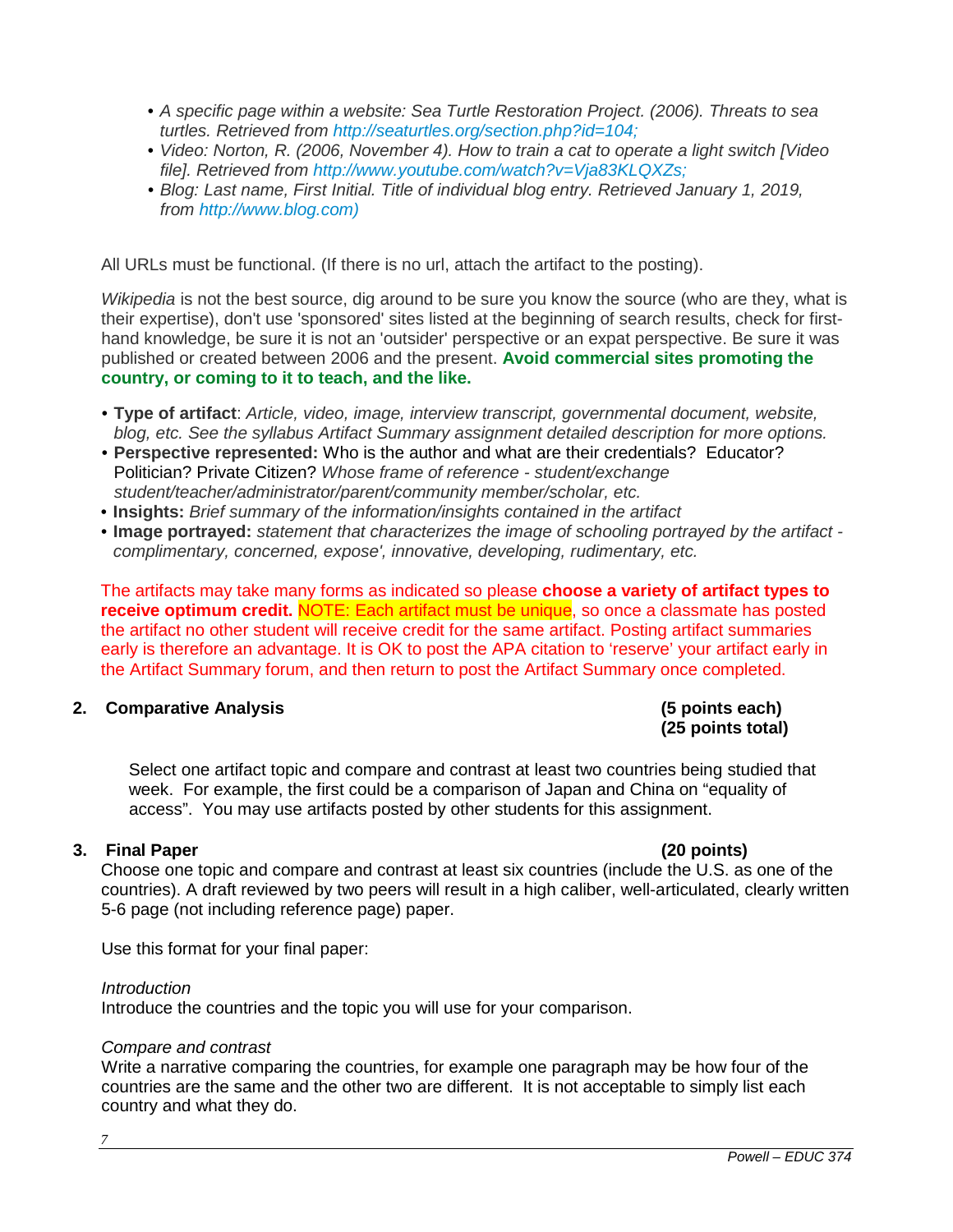*Conclusion*

What did you learn about the countries? Which countries are more advanced as related to the topic? Why?

*Reference Page*

**4. Reflection (5 points)** Write a 2-3 page reflection on the most significant things you have learned in this class.